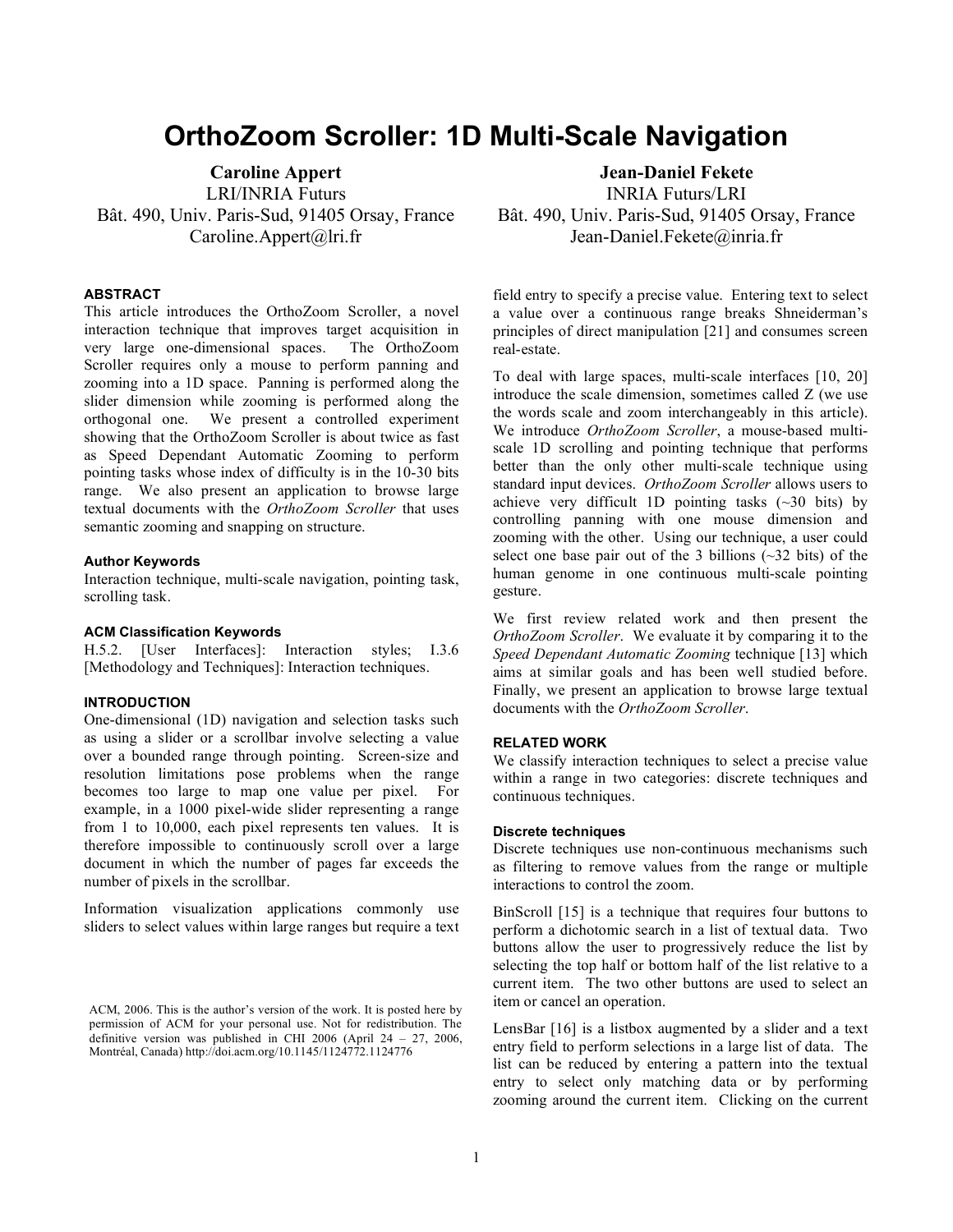item and moving to the left zooms out, displaying a coarser sampling of items. LensBar controls the visibility of items using a degree of interest function (DOI) computed around the current item. Thus, LensBar requires both a keyboard and data pre-processing to assign a DOI to each item. The scale factor and pan are controlled using the mouse but cannot be specified in one continuous interaction.

The Alphaslider [1] is an augmented slider consisting of two or three sub-sliders, each one representing different granularity of movement within the depicted range of the whole slider. Although each sub-slider is manipulated in a continuous way, switching between two sub-sliders "breaks" the interaction. Furthermore, the granularity is limited to three levels. The FineSlider [17] extends the Alphaslider's idea by allowing users to adjust the granularity of the slider's control: clicking on the slider at a spot other than the knob moves the knob toward the cursor location at a speed proportional to distance between the knob and the clicking point. The PVSlider [2] also uses a rubber-band metaphor to adjust the granularity of parameter manipulation. The FineSlider and PVSlider have a wider range of precision than the AlphaSlider but, once again, switching between two different granularity levels is not continuous.

The Control Menu [18] uses a circular menu to trigger the control of continuous parameters. In their article, they show how to navigate in a zooming interface using a continuous zoom triggered by a horizontal item and a pan triggered by a vertical item, at the current zooming level.

## **Continuous techniques**

Guiard et al. [10] demonstrate that high precision selection tasks can be thought of as multi-scale navigation tasks. Continuous techniques make use of two categories of dimensions: the scale/zoom dimension and the pan/scroll dimension, to select a precise value with a continuous interaction.

# *Using a non-standard input device*

Some techniques use non-standard input devices to perform navigation in a multi-scale world.

Zhai et al. [24] show the benefits of controlling zoom and pan with bi-manual techniques. For example, in [10, 11], users control panning by moving a stylus on a tablet with their preferred hand while they control zooming with a joystick with their non-preferred hand. These techniques are challenging to transfer to handheld devices.

Zoom Sliding, or *Zliding* [20], does not necessary require both hands by using a pressure-sensitive tablet. It fluidly integrates zooming via pressure control with panning via xy cursor movement. The limited range and precision of pressure levels requires additional techniques such as clutching or using the keyboard to achieve a precise control of scaling.

#### *Using a standard input device*

Two recent techniques use circular motion to control the zoom factor. Both use clockwise motion to scroll the view down and counterclockwise motion to scroll it up.

The Radial Scroll Tool [22] uses the circle radius to adjust the scrolling rate: smaller circles mean faster scrolling, while larger circles mean slower scrolling. The Virtual Scroll Ring [22] interprets circular movements differently: it uses the distance traveled along the circumference of the circle instead of the radius. Larger or faster movements produce faster scrolling while smaller or slower movements produce slower scrolling. On some input devices, such as the mouse, circular movements can be difficult to do. Furthermore, controlling a linear parameter using a circular dimension can be disturbing for novice users.

The other techniques use two linear dimensions to control zoom and pan.

The Position+Velocity Slider is a stylus-based technique proposed in LEAN [19], a prototype to manage video streams. To browse videos, the user begins a drag anywhere in the video window, moves horizontally to browse and vertically to adjust the browsing velocity (the user always starts at the minimum velocity). The authors have qualitatively evaluated the whole interface making difficult to measure the benefits of the Position+Velocity Slider.

The InfoVis Toolkit [6] provides multi-resolution sliders: the precision is increased with the orthogonal distance to the slider track. However, no evaluation has been conducted on the effectiveness of the technique and no feedback is provided so users are usually not aware of the feature.

Speed-Dependent Automatic Zooming (SDAZ) [13] is designed to facilitate navigation tasks over large spaces. Navigation is controlled by a dragging interaction that can be activated anywhere. The scrolling speed is proportional to the distance between the clicking point and the current point. This technique also keeps the visual flow of the navigation constant by adjusting the zoom factor dynamically: the zoom factor is linked to the scrolling speed. This behavior allows users to continuously adjust their granularity. It requires fine tuning to adapt the visual flow to the user's abilities. Cockburn et al. [5] have shown that SDAZ was the most efficient technique to reach a target in a scrolling interface for large text documents.

All the techniques controlling a 2D space require either a non-standard input device or linking two dimensions such as the scrolling speed and the zoom factor, as in SDAZ.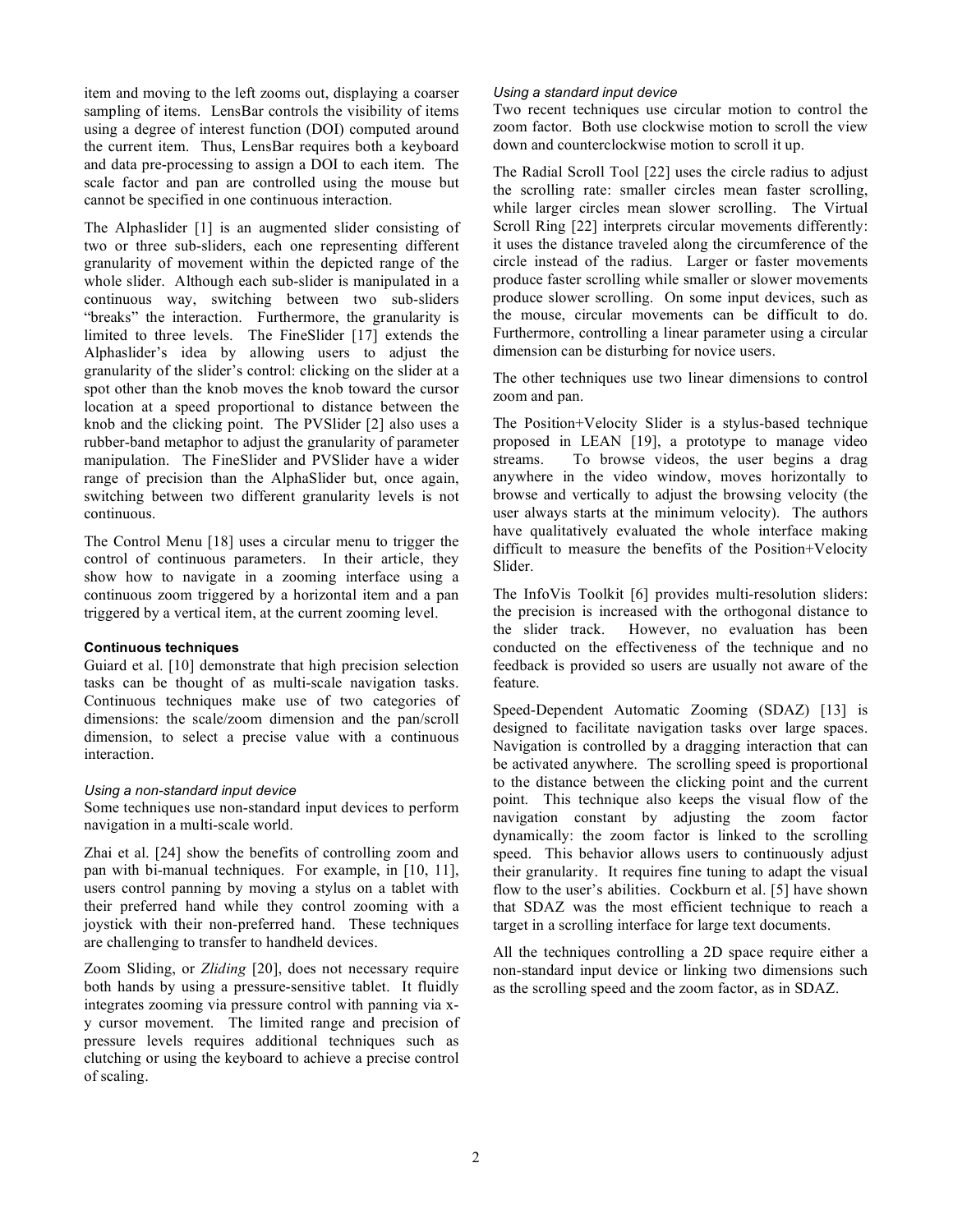#### **THE ORTHOZOOM SCROLLER**



The OrthoZoom Scroller (OZ) extends a traditional slider into a 1D multi-scale navigation technique. It behaves like a traditional slider when the mouse is moved within the bounds of the slider. When dragging the mouse outside of the bounds of the slider, it continuously changes the granularity/zoom of the slider (Figure 1). The granularity decreases when the mouse cursor goes farther away from the slider bounds. In other words, moving the mouse along the slider orientation performs a pan whereas moving it orthogonally performs a zoom.

#### **Control area: orthogonal dimension**

Let us consider the selection of a value in a range *R* containing *r* values with a slider *S* of *s* pixels. A value can be selected with a precision *r/s*, which is equivalent to looking at the range at a zoom factor *s/r*. Thus, some values are not reachable if *r>s*.

We adjust the input precision by using the orthogonal direction of the slider. The OrthoZoom Scroller has a *control area* greater than the area of its graphical representation. The larger the orthogonal distance between the slider and the cursor, the higher the zoom factor (precision) (Figure 2). Thus, the initial zoom factor can be chosen by starting the drag interaction at any orthogonal position, provided that the whole window is available to OrthoZoom.

We map a maximal zoom factor,  $Z_{\text{max}}$ , onto the maximal orthogonal distance,  $D_{\text{max}}$ , and interpolate [ $s/r$ ,  $Z_{\text{max}}$ ] on the interval  $[0, D_{\text{max}}]$ . Typically,  $Z_{\text{max}}$  is fixed at 1, i.e. the zoom factor allowing selection of any value in the range. Following Guiard et al. [9], for a displacement of  $\Delta x$ , we apply a zoom of  $\Delta z$ . Applying this zoom consists in multiplying the current zooming factor by  $\Delta z$ , thus, for a position *x* between 0 and  $D_{\text{max}}$ , the zoom factor *z* is:

$$
z = \Delta z^x
$$
 with  $\Delta z = \frac{D_{\text{max}}}{S/r}$ 



**Figure 2: Using the orthogonal direction to adjust the control precision, i.e. the zoom level**

#### **Control area: collinear dimension**

The control area of an OrthoZoom Scroller is not limited to the graphical bounds of the slider. The space on the orthogonal direction is used to control the zoom factor. However, allowing the user to adjust the zoom factor *z* raises some problems when *r×z > s*: the user can not reach the two bounds of the range *R* by bringing the cursor to the graphical bounds of the slider *S* since the slider is mapped to a sub-part of *R* (Figure 3).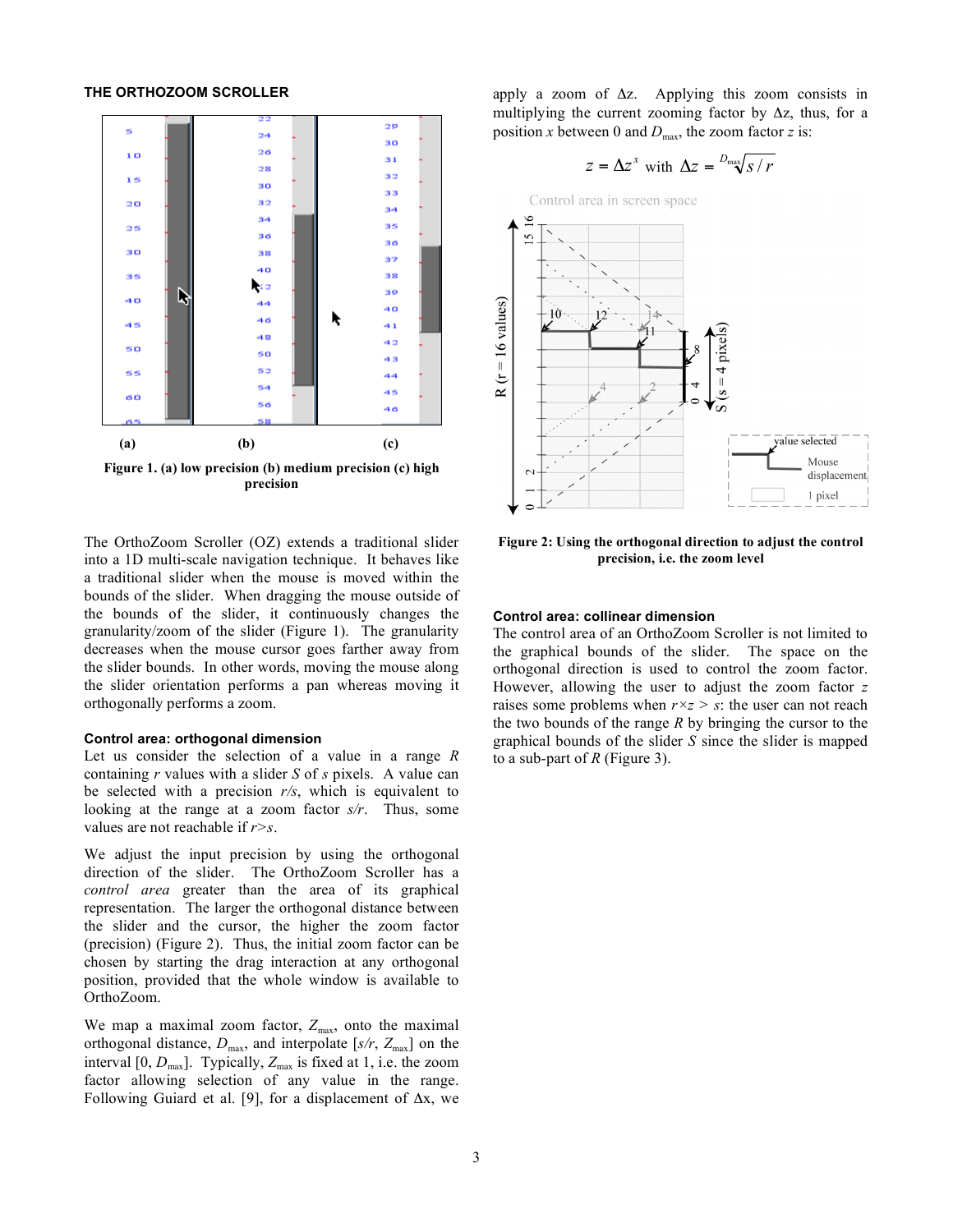

**Figure 3. Reachable values within the bounds of the slider and within the bounds of the screen/window**

To solve this problem, the control area is not only extended on the orthogonal direction but also on the collinear dimension out of the slider bounds. Since the coordinates of the input device are limited to the screen/window bounds, we trigger a fixed rate scrolling when the mouse is dragged out of the edges of the screen/window.

OZ is a continuous multi-scale technique using a standard input device similar to Speed-Dependant Automatic Zooming (SDAZ). Additionally, SDAZ integrates ratebased scrolling and zooming to overcome the optical flow problems when the user scrolls a document at high speed. The user only controls the scrolling speed, and the system automatically adjusts the zoom factor so that the visual flow remains constant. The user controls the scrolling by a dragging interaction that specifies a vector between the initial point and the current point. The scroll speed is proportional to the length of this vector while the scroll direction is determined by its direction.

# **EXPERIMENT**

We conducted a controlled experiment to compare the efficiency of the OrthoZoom Scroller (OZ) with Speed-Dependant Automatic Zooming (SDAZ) for several indices of difficulty. SDAZ being the only mouse-based multiscale scrolling technique with continuous control that outperforms standard scrolling interfaces [5]. We designed this experiment to measure the limit performance of the two techniques in pointing tasks, following Hinckley's approach [12].

## **Subjects**

Twelve unpaid adult volunteers, 11 males and 1 female, aged 26 years on average, served in the experiment. The experiment was divided into two parts, one part per technique. We explained participants how to achieve the

task using the technique for ten minutes and let them practice 20 randomly-chosen trials before each part.

## **Apparatus**

We used a HP workstation with a 2 GHz Pentium 4, using a 1280×1024 LCD monitor and an optical mouse. The program was written in Java 1.4 using the Piccolo Toolkit<sup>[3]</sup>. We set the window size to  $600 \times 800$  pixels and document length of  $600\times400.2^{31}$  pixels.

#### **Task**

The participants' tasks involved pointing as fast as possible on successive targets appearing one at a time in a document too large to be viewed at its natural size without scrolling. The participants had to scroll the window vertically to bring the target at the center of the view, indicated by a horizontal black line. An arrow showed the direction of the target from the current view, pointing up when the target was above the view, down when it was below, and left when it was within the view. Because the target was not visible at every zoom factor, a horizontal orange line, insensitive to the zoom factor, showed the target location. The target was also surrounded by concentric circles sensitive to the zoom factor. The pointing task was finished when the target had been kept under the cursor for one second at a zooming factor of 1. The target, initially red, became blue. We used those target indicators (orange line and concentric circles) to avoid the situation where the user was lost in the document (Figure 4). They did not bias the task because the trial was over only when the zoom factor was 1. Furthermore, the orange line was not "snappable", i.e. the system did not use its own knowledge of the location of the target to help pointing at it. Indeed, pointing at the orange line and zooming in would certainly miss the target by several pages in an unpredictable direction for large indices of difficulty (IDs).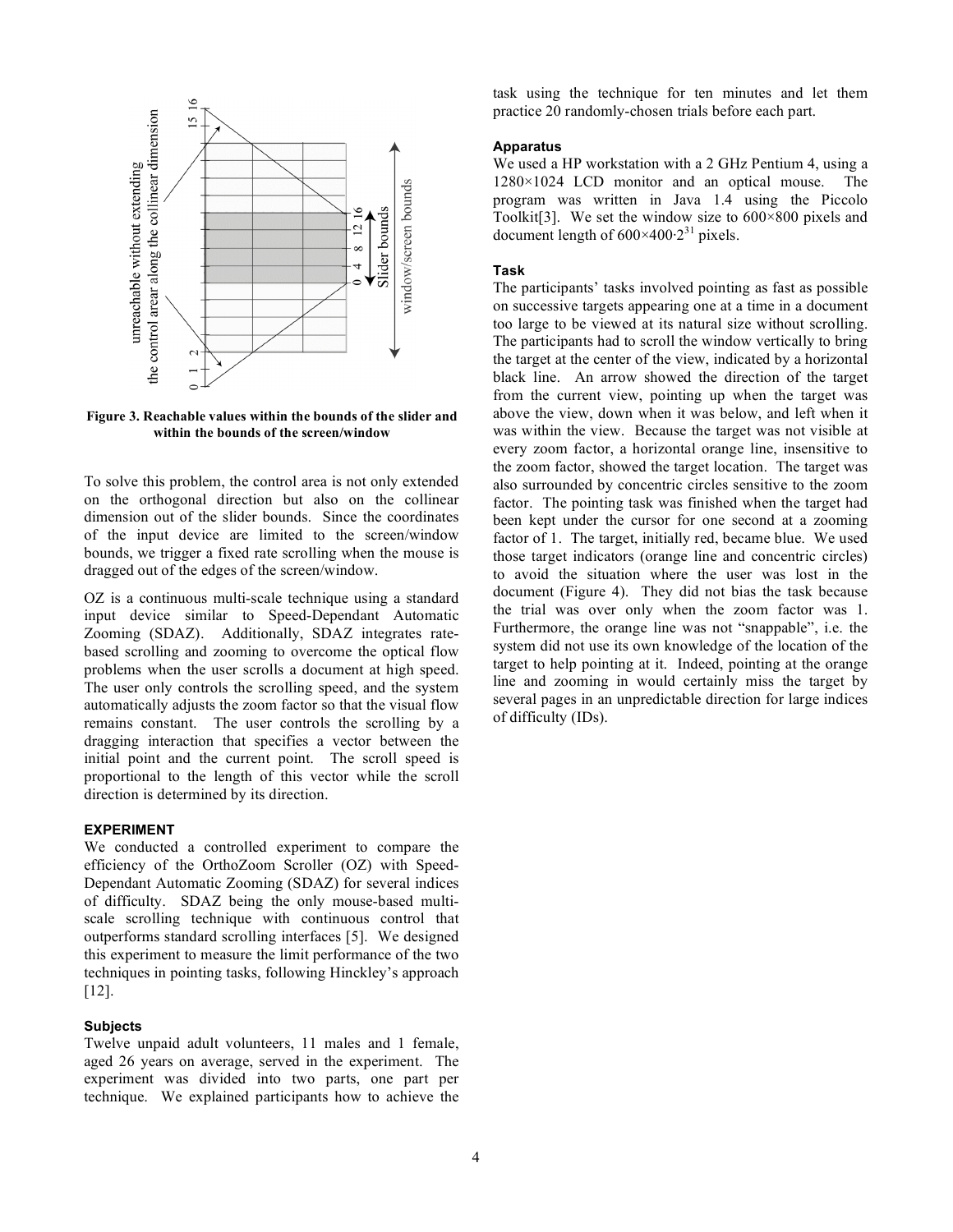

**Figure 4. Task: (a) target under the viewport (b) target in the viewport (orange line) but not visible at this scale factor (c) target in the viewport and visible at this scale factor (d) target has been pointed for at least one second**

As soon as the target became blue, the ending time of the current trial was logged. Another trial began as soon as the subject pressed the mouse button on the target that he had just reached. This target disappeared and a new target appeared at another location and the beginning time of a new trial was logged.

#### **Hypothesis**

We predicted OrthoZoom would be faster than SDAZ in all cases and was a good technique to achieve tasks with large IDs. Furthermore, we predicted that users would prefer controlling the zoom factor themselves, independently of navigation speed.

# *Hypothesis 1: OrthoZoom is faster for multi-scale pointing than SDAZ*

Speed Dependant Automatic Zooming (SDAZ) and OrthoZoom (OZ) both use a mouse displacement to control scrolling speed (precision). To control zoom factor, SDAZ uses the distance between the mouse coordinates  $(P_t)$  and the initiating point  $(P_0)$  while OZ uses the *x* coordinate of the mouse in the window  $(x_t)$ . To control scrolling direction, SDAZ uses the sign of the dragging vector (V) while OZ uses the sign of the movement vector (v) (Table 1). Thus, it is easier to change the scrolling direction at any zoom factor with OZ than with SDAZ. With SDAZ, the user must initially reach  $y_0$  to move away in the other direction, losing the current zoom factor. Every intermediate step before reaching  $y_0$  leads to a document movement in the non-desired direction. OZ is likely to be more efficient than SDAZ because changing direction is common in pointing tasks[23].



**Table 1. Scrolling rate and direction with SDAZ and OZ** 

#### *Hypothesis 2: OrthoZoom deals well with difficult pointing tasks*

Multi-scale navigation allows dealing with very large documents provided that one can easily control the zoom factor. We hypothesize that using the orthogonal dimension is an effective way to adjust the zoom factor. To test the effect of task difficulty on OZ performance, we used different indices of difficulty in our experiment. The index of difficulty of a pointing task is given by Fitts' law [7]: ID =  $log(1+D/W)$  where D is the target distance and W its size. Experiments dealing with very difficult pointing tasks have used IDs up to 30 bits [9, 11]. In our experiment, we have used the following IDs:  $10 - 15 - 20 -$ 25 – 30. Hinckley [12] warns that there may be a "*Device*  by *W*" interaction when evaluating scrolling techniques. Thus, we used three different target sizes:  $1/10 \times H$ ,  $1/5 \times$ H,  $1/2 \times$  H, where H is the window height (800 pixels). We computed the corresponding values for D using the relation:  $D =2^{12} \times W$ . Thus, in this experiment, we had three independent variables: *Technique*, *ID* and target width *W*.

> **2 technique conditions (OZ and SDAZ<sup>1</sup> ) x 5 IDs (10 – 15 – 20 – 25 and 30) x 3 W (1/10 – 1/5 and 1/2) = 30 possible tasks.**

We grouped the trials into two identical series, one series per condition, to avoid disturbing subjects with successive changes among techniques. Each participant was exposed to the 2 technique conditions by performing one series with OZ and the other with SDAZ. We computed 6 different series. 2 participants were randomly assigned to a series: one began with the OZ technique while the other began with the SDAZ technique. Thus, we had 2 groups of 6 participants: one group performing the order OZ – SDAZ and the other performing the order SDAZ – OZ. We chose this experimental design to minimize ordering effects.

l

 $1$  To calibrate SDAZ, we used Cockburn's formula with  $k=0.05$  and threshold = 20 [6].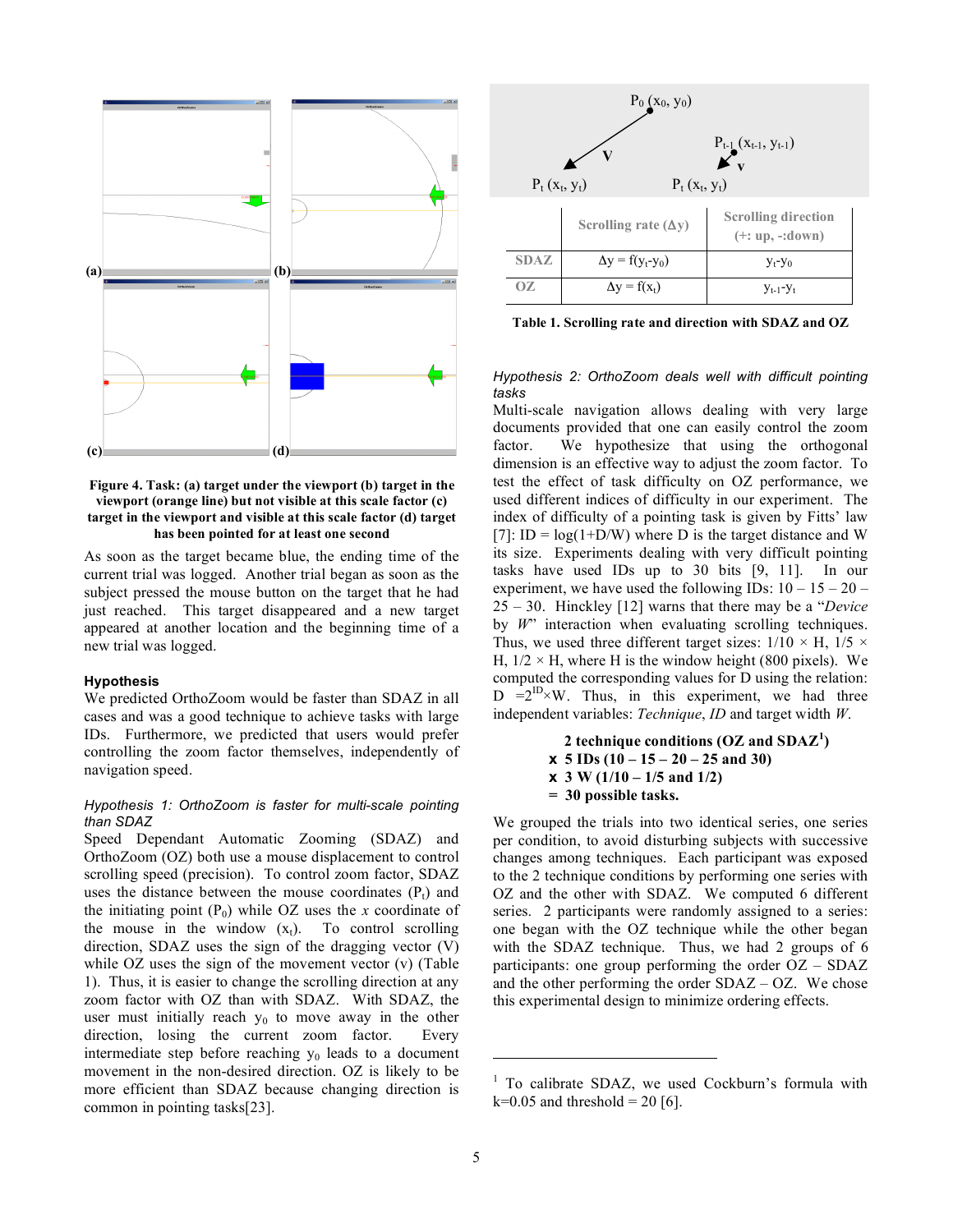There were 2 blocks per series; each block consisted of 45 trials (5 IDs x 3 W repeated 3 times). Presentation order of the trials within a block was randomized. Thus, each subject performed:

## **2 blocks of 45 trials x 2 technique conditions = 180 trials per subject.**

For each trial, we logged *Movement Time*, *Release* errors and *Overshoot* count. A *Release* error occurred when a participant released the mouse button without having reached the target. An *Overshoot* occurred when the target passed through the cursor (i.e. horizontal black line) without stopping. We recorded this data to gather information about the strategy used to reach the target.

#### *Hypothesis 3: Users integrate the scrolling and the zoom dimensions*

As mentioned earlier, OZ allows users to control zoom factor and panning direction independently. We hypothesize that users can control these two dimensions in an integral fashion [14]. Most interaction styles separate the zooming and panning controls (e.g. the "hand" and "zoom" tools in Adobe's software) or phases [4], leading to a movement represented by the light gray curve of Figure 5 in a space-scale diagram [8]. Since OrthoZoom integrates those controls into one mouse interaction, we expected a smoother curve in the space-scale diagram, closer to the dark gray one. To study the movements in the space-scale diagram, we recorded the mouse positions in window coordinates and document coordinates during each trial.

To summarize, this experiment had four dependent variables: task completion time, number of *Release* errors, number of *Overshoot* and mouse positions. At the end of the experiment, a short questionnaire was administered to collect subjects' preferences. We asked which of the two techniques was preferred and why.



**Figure 5. Space-scale diagram**

## **RESULTS**

Analysis of variance reveals a significant main effect on Movement Time for Technique ( $F_{1,11} = 393,094, p < .0001$ ). Figure 6 supports hypothesis 1: OZ is about twice as fast as SDAZ.



**Figure 6. mean Movement Time by technique**

As might be expected from Fitts' law, our results reveal a significant main effect on *Movement Time* for *ID* (F*4,44* = 62,657,  $p < .0001$ ). However, the *ID* effect comes from *Distance* because there were no significant main effect on *Movement Time for Width (F<sub>2,22</sub> = 1,004,*  $p = 0,367$ *). This is* probably due to the negligible effect of W on the ID value because we were constrained to values of W fitting within the window. There were also a significant effect of *Technique\*ID*  $(F_{4,44} = 6,291, p < .0001)$  interaction. Figure 7 (plotting *Movement Time* vs. *ID*) supports hypothesis 2: the OZ curve is almost twice as flat as the SDAZ curve revealing that OZ is a promising technique to achieve very difficult pointing tasks, beyond 30 bits.

Figure 8 shows the evolution of *Movement Time* over the 180 trials subjects performed for each *Technique*. The slope of the OZ curve is less than the slope of the SDAZ curve, showing that users are faster at understanding the OZ technique.

Analysis of variance revealed a significant main effect on *Release Errors* for *Technique* (F<sub>1,11</sub> = 317,918,  $p < .0001$ ), but not on *Overshoot count* for *Technique* (Figure 9). These numbers reveal more the strategy used by subjects in our experiment than actual errors for both techniques. Subjects used more *Releases* per pointing task with *SDAZ* than with *OZ*. Neither Technique\*ID or ID have a significant effect for either measure.

Neither *Technique\*ID* interaction or *ID* does not have a significant effect on both measures*.*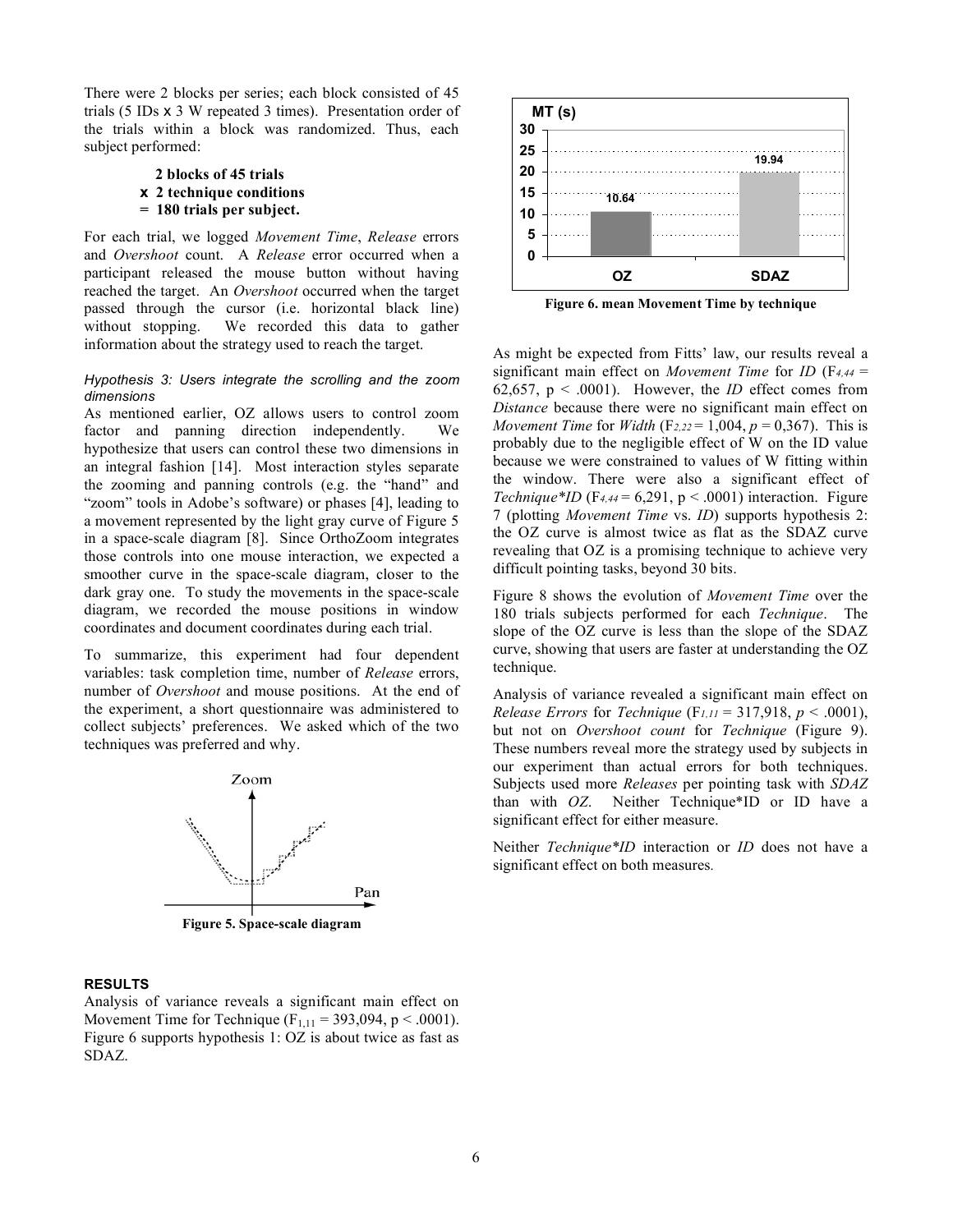

**Figure 7. Mean Movement Time vs. ID**



**Figure 8. Mean Movement Time vs. order of trial in block**



**Figure 9. Mean number of errors per technique**

We built a Java application to visualize the space scale diagrams. Because plotting a mean of these curves does not have much sense, our application plots them "on demand" by entering the subject number, block number and trial number. It gave us an indication on the integrality of the two dimensions. We collected curves showing that users commonly performed a zoom-out phase (vertical curve up) followed by a panning phase (horizontal curve) ended by a zoom-in phase (vertical curve down). Thus, hypothesis 3 regarding integrality is rejected. The only difference we noticed were that SDAZ curves often presented some vertical lines up and down "cutting" the horizontal line. Space scale diagrams do not include time. Because of the zoom factor effect, a panning phase taking a long time may not be visible in the space-scale diagram because the corresponding panning in document space may be small. To take a closer look at our data, we drew two curves along the time axis: panning curve and zooming curve (Figure 10). Some SDAZ zoom curves present peaks of two types: releasing the mouse button (leading to the maximal zoom factor) and changing direction. SDAZ zoom curves reveal every change of direction while OZ zoom curves only reveal some of them. To change direction, users perform one of the following actions:

with SDAZ:

- o they release the mouse button, i.e. the zoom factor falls to its maximum;
- o they return to the initiating point to move away from it in the other direction, i.e. the zoom factor increases to 1 then decreases.
- with OZ:
	- o they change cursor direction at the current zoom factor, i.e. the zoom factor remains the same;
	- o they decrease the zoom factor to reach the level where the target is in the viewport, i.e. the zoom factor changes smoothly.



**Figure 10. A typical example of SDAZ (top) and OZ (bottom) for the same trial. Pan (black) and Zoom (gray) vs. time (xaxis).**

The short survey ending the experiment revealed that all the subjects preferred *OZ*. Subjects did not always succeed to explain why. Among the few remarks we collected, one said "it is enjoyable to control the zoom factor by myself" and another "it is amazing: I do not have the impression to scroll the document with the OZ technique".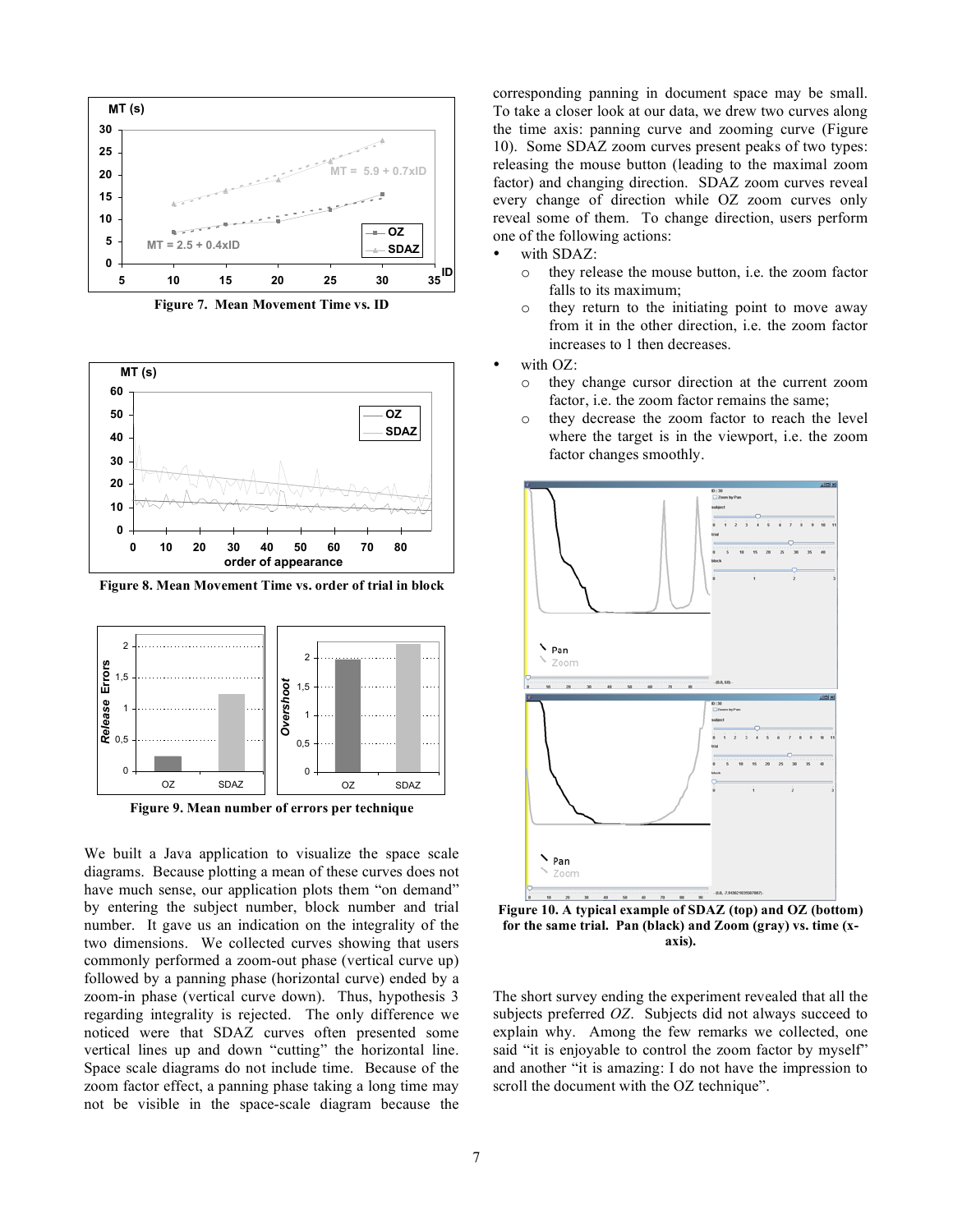

ons of **Figure 11. Multi-scale Navigation into the Shakespeare's plays: the Table of Contents appears to the left of the text when it scales down. On the right, only the structure remains visible.**

feedback since a one pixel displacement of the thumb produces a large jump of the view. For example, a document containing the 37 plays of Shakespeare has roughly 150,000 lines of text. Assuming a comfortable text page displaying 40 lines with a window and scrollbar height of 1000 pixels, a one pixel displacement of the thumb will jump almost four pages. Traditional multi-scale scrolling techniques use a zooming interface where the document's scale factor is synchronized with the navigation scale factor so that the "optical flow" of the document becomes acceptable when scrolling. Zooming works well when the document is itself multi-scale, such as the image of the earth that remains meaningful at any scale factor. However, scaling-down a textual document turns it into a narrow illegible line. For example, scrolling and navigating at the level of a play requires a scale of approximately 1/150, leaving too few pixels to distinguish anything in the text.

the

To overcome this problem, we have implemented a Multi-Scale Table Of Contents (MSTOC) displayed on the left of the scaled-down text, as shown in Figure 11

Each section entry of the table of contents is displayed at a constant size but is aligned vertically with the position it has in the text, guiding the user during navigation. When the scale factor decreases, the MSTOC shrinks vertically and some entries at one level eventually collide, as seen in Figure 11-b. When this happens, we scale down the whole level until it becomes unreadable and is removed from the view. This scaling-down leaves room for higher-level entries in the MSTOC that start to appear to the left.

The MSTOC also provides snapping: when the OrthoZoom is active, the highest-level entry aligned with the cursor is highlighted. Releasing the OrthoZoom when an entry is highlighted scrolls the view at its exact position. Snapping is important because overshooting by one pixel in the scrollbar can lead to overshooting several pages in the document.

The MSTOC displays page numbers aligned with their vertical positions. These page numbers can be extracted from the document when available or computed from the view size; they provide regular tick-marks which help interpret the displayed scale and the document size. When the view-scale changes, we change the step of the displayed page numbers: every page, every two pages, five, ten etc. Page numbers are snappable, with a lower priority than the MSTOC entries.

Quickly pressing and releasing the pointer on the scrollbar triggers a quick animation showing the table of contents of the whole document and zooming back to the original position, providing a quick animated focus to context to focus journey.

All these interactive navigation features integrate the functions available in popular document readers. For example, Adobe Acrobat Reader provides at least 5 different ways to navigate through a document that could be replaced by OZ interaction: "hand" tool, next/previous button, page thumbnail selection, bookmark selection, page number entry as text field. Depending on the *x* position where OZ is used, the user can scan the document at the "hand tool" level, thumbnail level or bookmark/structure level. Navigating to a specified section can be done using zooming and snapping when the section is visible. Navigating at a specific page location can be done by snapping the page number. All these interactions integrate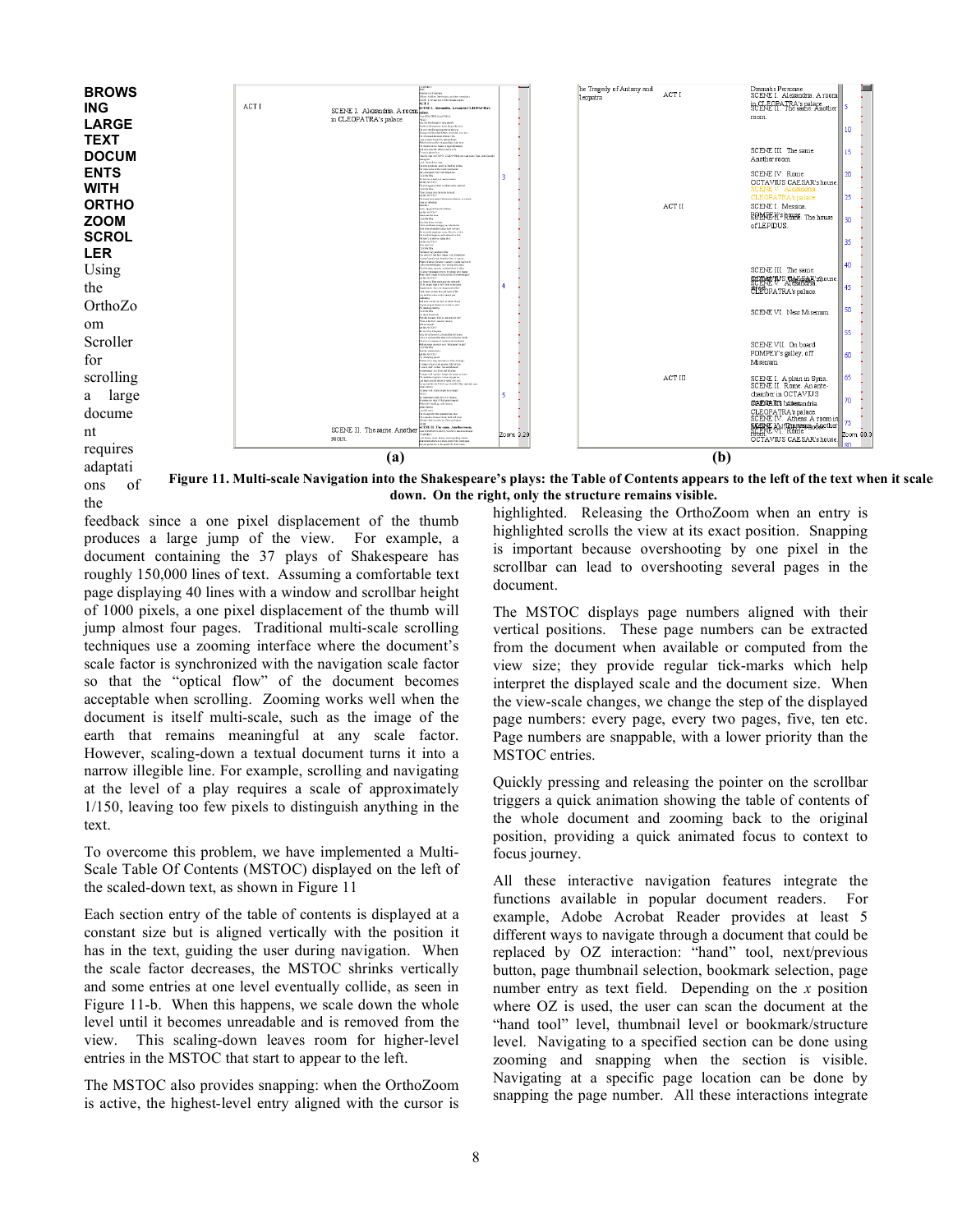smoothly in one place: the main window, which is the object of interest according to the rules of direct manipulation [21].

## **DISCUSSION**

The evaluation did not take into account the problem of motion blur and focused only on the interaction. The reason for separating the interaction task from the visual perception task is that the latter is very dependent on the nature of the displayed information (map, graphics, text, etc.). The pointing task is relevant for the situation where the user knows exactly where to go. In realistic situations, the displayed information should provide indications on the relative location of the target. With the MSTOC, if the user wants to reach scene 5 of Act 3 of Macbeth, he is aware of his current position and can decide to scroll up or down at any zoom level.

## **CONCLUSION**

We have presented the OrthoZoom Scroller, a technique for scrolling and pointing in large 1D documents using only a mouse. We have shown that – with IDs up to 30 bits –  $OZ$ performed two times faster than SDAZ which is known as the fastest multi-scale navigation technique using a standard input device. SDAZ and OZ follow Fitts' law but OZ curve is almost twice flatter than SDAZ curve: the difference of time between SDAZ and OZ increases with the ID.

With larger online resources available on the Web, techniques scaling to this level have a great potential. For example, navigating on the human genome from the basepair scale to the whole chromosome has an ID of 32 bits. Navigating on the whole Google corpus requires about 33 bits.

We presented an application of OZ to navigate in large textual documents and showed how to integrate it with semantic zooming and snapping. We believe OZ could be integrated with current Web browsers and e-Books readers to improve navigation without requiring changes in layout or overall interaction.

Since OZ augments and replaces scrollbars and sliders, integrating it in future applications will ensure the scalability required by the continuous growth of information.

## **ACKNOWLEDGMENTS**

The authors would like to thank the whole in|situ| lab. and especially Michel Beaudouin-Lafon, Renaud Blanch and Wendy Mackay for their useful comments and suggestions. The authors also want to thank Andy Cockburn and Ravin Balakrishnan on their help about respectively SDAZ and Zliding and Eric Lecolinet for the fruitful discussions about multi-scale interfaces.

#### **REFERENCES**

1. Ahlberg, C. and Shneiderman, B. The alphaslider: a compact and rapid selector. in *Proceedings of the* 

*SIGCHI conference on Human factors in computing systems: celebrating interdependence*, ACM Press, Boston, Massachusetts, United States, 1994, 365-371.

- 2. Ayatsuka, Y., Rekimoto, J. and Matsuoka, S. Popup vernier: a tool for sub-pixel-pitch dragging with smooth mode transition in *Proceedings of the 11th annual ACM symposium on User interface software and technology*  ACM Press, San Francisco, California, United States 1998 39-48
- 3. Bederson, B.B., Grosjean, J. and Meyer, J. Toolkit Design for Interactive Structured Graphics *IEEE Trans. Softw. Eng.* , *30* (8 ). 535-546
- 4. Bourgeois, F., Guiard, Y. and Lafon, M.B. Pan-zoom coordination in multi-scale pointing in *CHI '01 extended abstracts on Human factors in computing systems* ACM Press, Seattle, Washington 2001 157-158
- 5. Cockburn, A. and Savage, J., Comparing Speed-Dependent Automatic Zooming with Traditional Scroll, Pan and Zoom Methods. in *in People and Computers XVII (Proceedings of the 2003 British Computer Society Conference on Human-Computer Interaction.)*, (Bath, UK, 2003), Springer-Verlag, 87-102.
- 6. Fekete, J.-D. The InfoVis Toolkit. in *Proceedings of the IEEE Symposium on Information Visualization (INFOVIS'04) - Volume 00*, IEEE Computer Society, 2004, 167-174.
- 7. Fitts, P.M. The information capacity of the human motor system in controlling the amplitude of movement. *Journal of Experimental Psychology*, *47* (6). 381-391.
- 8. Furnas, G.W. and Bederson, B.B. Space-scale diagrams: understanding multiscale interfaces in *Proceedings of the SIGCHI conference on Human factors in computing systems* ACM Press/Addison-Wesley Publishing Co., Denver, Colorado, United States 1995 234-241
- 9. Guiard, Y., Beaudouin-Lafon, M., Bastin, J., Pasveer, D. and Zhai, S. View size and pointing difficulty in multiscale navigation in *Proceedings of the working conference on Advanced visual interfaces* ACM Press, Gallipoli, Italy 2004 117-124
- 10.Guiard, Y., Beaudouin-Lafon, M. and Mottet, D., Navigation as Multiscale Pointing: Extending Fitts' Model to Very High Precision Tasks. in *CHI*, (1999), ACM Press, 450-457.
- 11.Guiard, Y., Bourgeois, F., Mottet, D. and Beaudouin-Lafon, M., Beyond the 10-bit barrier: Fitts' law in multiscale electronic worlds. in *People and Computers XV Interactions without frontiers. Proceedings of IHM-HCI 2001*, (Lille, France, 2001), Springer-Verlag, 573- 587.
- 12.Hinckley, K., Cutrell, E., Bathiche, S. and Muss, T. Quantitative analysis of scrolling techniques in *Proceedings of the SIGCHI conference on Human factors in computing systems: Changing our world, changing ourselves* ACM Press, Minneapolis, Minnesota, USA 2002 65-72
- 13.Igarashi, T. and Hinckley, K. Speed-dependent automatic zooming for browsing large documents in